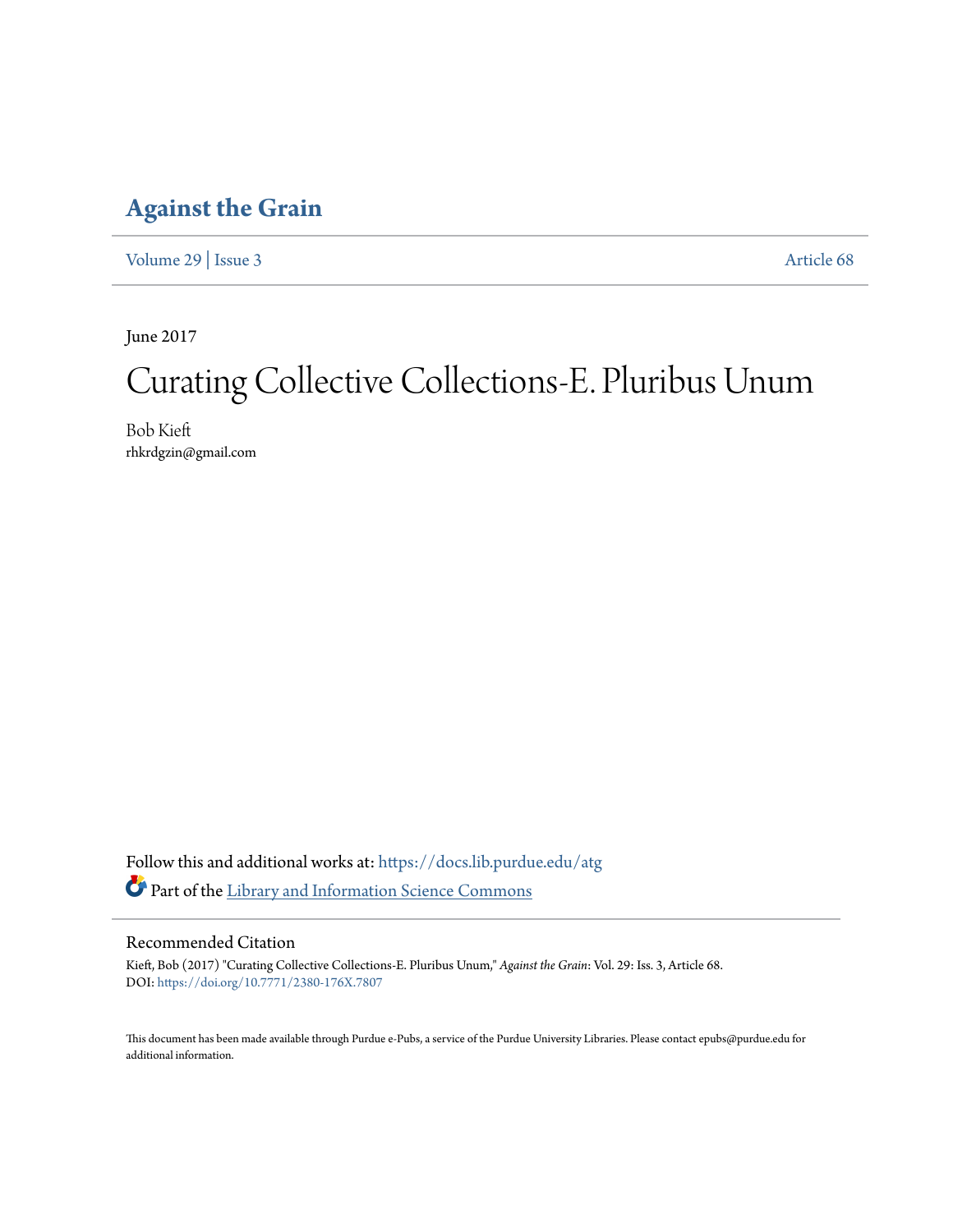## Curating Collective Collections — E Pluribus Unum

#### Column Editor: **Bob Kieft** (688 Holly Ave., Unit 4, St. Paul, MN 55104) <rhkrdgzin@gmail.com>

hose who have followed this column since its inception by **Sam Demas** in 2011/12 have read about any number of kinds or aspects of collections collaboration. I took over the editorship from **Sam** in 2014 and have decided that this column will be my last. I am taking the valedictory opportunity the column affords to reflect on current developments in shared print collections, particularly of monographs.

I had thought to conclude my editorship otherwise and less personally by fingering friends in the shared collections community and challenging them to address a request from that proverbial "man," or, in this case, librarian from Mars, who, having kept close watch on the library collections scene here on Planet Earth through their biblioscope, wants to understand better the future of shared (print) collections in the USA. Instead of asking to be taken to our leader, the Martian seeks to speak with the many leaders that collaborative collections work at once and requires them to share their thoughts on 1) the state of play, 2) where they see the state of play in 10 years, 3) what's missing from the current game, and 4)

other thoughts as to the means, materials, or goals of shared collections. For bonus points, my Martian contact is interested to know how the U.S. library community thinks about the international shared collections picture and the conditions under which it will fill in.

Having had this bright idea, I quickly realized I had fingered

my friends often enough for contributions to this column and decided instead to respond unsystematically myself to this extraterrestrial request before Elon Musk colonizes the Red Planet. As my title suggests, I take as my text the motto on the Great Seal of the United States of America as it appears on the verso of the \$Ones in your wallet or wadded in the bottom of your pocket or handbag — money being the root of a lot of possibilities as well as much evil and always a question when it comes to library collections, shared or otherwise.

"Out of many, one" is, of course, a lovely and inspiring idea, but as the history of the country has amply demonstrated and the most recent presidential election proved, and continues to prove daily, we're all pretty sure we in the USA are many according to any number of dimensions along which we might arrange human differences. We have a lot of trouble understanding who or what is included in "one," let alone how "one" comes about. Although shared or collective library collections and their management may not rise to the level of consequence for the history of the planet as defining a polity in which "manyness" is productive of unity, the future of teaching and scholarship depends to a large extent on the individual and collective efforts of libraries

and archives to preserve and give access to the many formats that record potentially useful information. A vision of unity or at least sharing and cooperation has informed the aspirations of U.S. libraries since the later 19th Century, but the realities of being run by a species that is territorially, hierarchically, and competitively minded means that libraries have made as much messiness from manyness as they have unity.

In a column about the role of open access publishing in librarians' thinking about shared collections (September, 2016, 28:4, 87), I cited a book chapter I co-authored with **John McDonald** in which we suggested ways and means for achieving a shared model for collections.1 I'd like to refer readers to that chapter as well as to an essay I wrote for another book, *Rethinking Collection Development and Management*,<sup>2</sup> and a couple of pieces I wrote with **Lizanne Payne**<sup>3</sup> for lengthier treatment of some of the issues enumerated below. Here's a want-list, though, for whose fulfillment I will be watching from the safe distance of "life after *ATG*." I also take cues in compiling my list from the questions with which **Susan Stearns** and colleagues concluded a piece for this

column on their work in EAST (November, 2016, 28:5, 88).

1. We4 need to untangle what we mean by "books and "reading" in order to better talk about the use cases for books and the implications for those cases of digitized text, off-site book housing and access, electronic systems for discovery and browsing, etc. I had thought at one time to write

a piece for this column entitled "The Tyranny of the Book" in which I would discuss how the success of the bound printed codex has made thinking otherwise about the packaging and use of long-form content almost impossible for a great number of readers. From this perspective, the book is a lesson in how a successful technology can limit, or even preempt discussion of, how that technology fits into changing circumstances, affects experimentation, or impedes adjustment to new institutions and cultural practices or forms. The naturalization of the printed book has established it in a culturally privileged position and produced a certain sense of what we do when we read, how we interact with information, and how the act of reading relates to our body and mind. Books have effected wonderful results for vast populations in the last 650 years and more; at the same time, the very naturalness of what we do when we read with a book hampers our exploring what and how we might do otherwise with long-form texts, including housing them in libraries.

2. In order to encourage historical scholarship, we need to establish efficient, cost-effective methods for metadata creation, recording, and sharing that allow a) libraries and library groups to manage collections in the context

of national holdings and disclosed retention commitments, and b) researchers to discover individual copies that suit their needs according to accurate and complete holdings, usage, condition, and related artifactual data. **CRL** has been making the case for accurate and complete serials holdings data, and **Andrew Stauffer** and colleagues at **UVa** have been working on ways to include copy-specific monograph metadata in library catalogs, but the community has yet to agree to working on this kind of data because at first blush it seems to be cost-prohibitive and to take time away from other activities seen as more important. We need more experiments and more data about metadata strategies, and we need **OCLC**, as a membership cooperative, to make services available to its members on terms that are attractive and geared to encouraging scholarship. As a bonus, we need to Amazonify the catalog so that, whether using the texts available in the **HathiTrust** digital library or purpose-created sample text, readers can more readily browse and select from the library on the local shelf, where a good many of the books are out on loan, and the vast distributed library housed elsewhere.

3. Based on the work that **Ian Bogus** (**Uni**versity of Pennsylvania) and colleagues<sup>5</sup> are pursuing in the print preservation community, we need to integrate the traditional concerns of that community for single objects and the risk analyses by which they prioritize treatment of those objects with the concerns of the shared print community for large-, even national-scale alignment of local collection and space management practices. **Bogus** and colleagues have engaged **Candace Yano** of **UC Berkeley** to extend to monographs the optimal copies work she did for Ithaka S+R on journals, and the group's interests in withdrawal policies and technologies for testing materials have implications for the goals shared print projects should achieve.

4. We need a new organization or coalition of existing organizations to develop policy and governance structures and a business model for moving us from locally held and maintained to collectively held and maintained print collections. Put another way, we need to establish a national shared collection using the models now extant and determine whether local storage hubs can mature and federate into a national service network. Put yet another way, we need, on the one hand, organizations that take a membership approach and are accountable to their member "stockholders" for specific programs and, on the other, academic libraries that are funded by their home institutions, grants, and states to combine their individual interests in a common agenda that moves their desire for distinguishing themselves to grounds other than how big their circulating collection is, how many members they have, how many projects they initiate, etc.<sup>6</sup>

*continued on page 66*